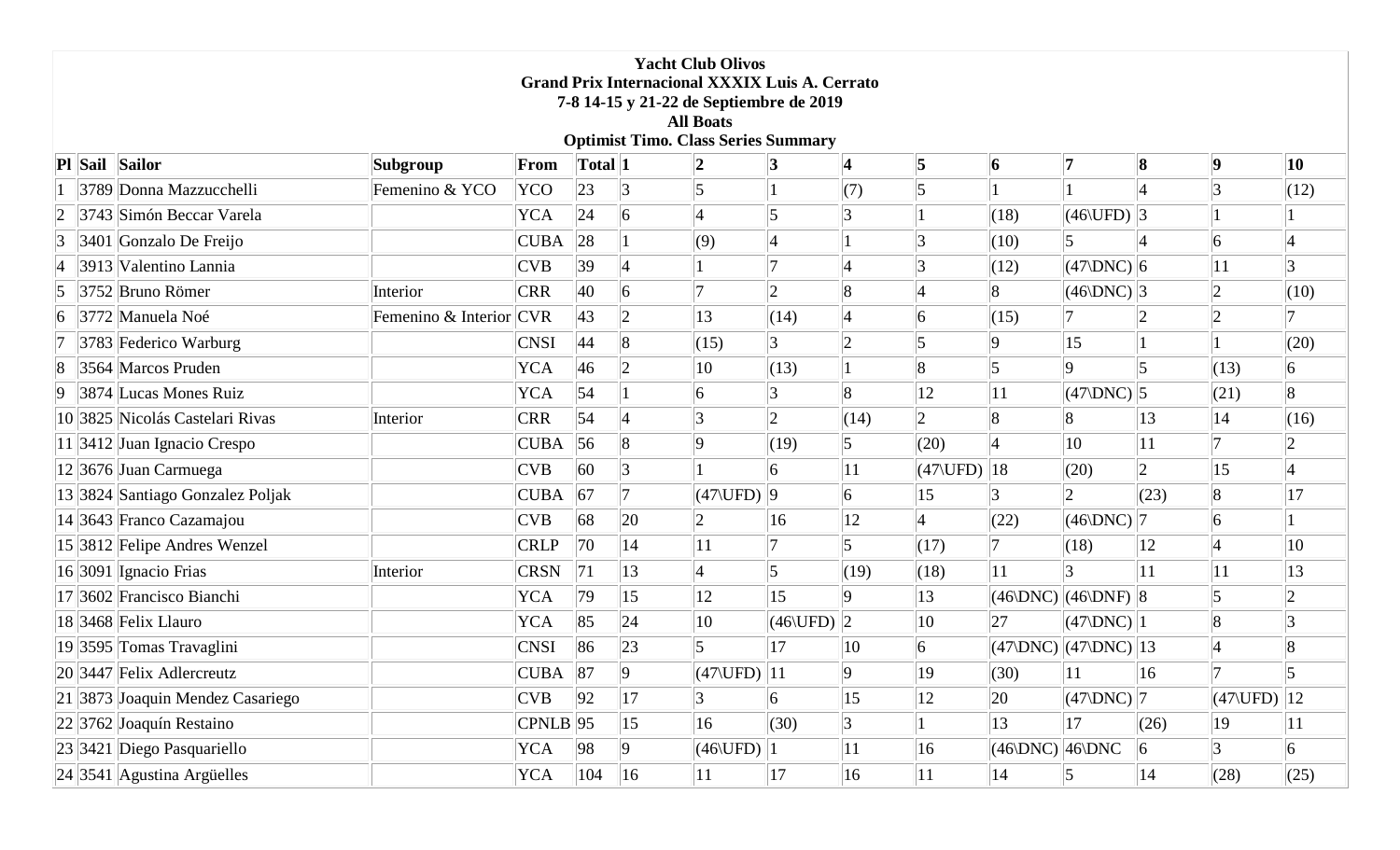|      | $ 25 3920 $ Ivo Garino                | Interior | <b>CRSN</b>   | 105           | 17                                                          |                                                                                                              | $(46\text{UFD})$ (21)          |                                               | 11                      | 12             | <sup>12</sup>                                   | 17                                          | 21                       | 18             |
|------|---------------------------------------|----------|---------------|---------------|-------------------------------------------------------------|--------------------------------------------------------------------------------------------------------------|--------------------------------|-----------------------------------------------|-------------------------|----------------|-------------------------------------------------|---------------------------------------------|--------------------------|----------------|
|      | $26$ 3513 Isabel Busch                | Femenino | CPNLB         | 107           | (29)                                                        | 19                                                                                                           | 15                             | 13                                            | (23)                    | $\overline{3}$ |                                                 | 14                                          | 18                       | $ 21\>$        |
|      | $ 27 3750 $ Rocio Guaglianone         | Femenino | <b>YCA</b>    | $ 110\rangle$ | $\vert$ 5                                                   | (26)                                                                                                         | $(46\backslash \text{UFD})$ 6  |                                               | $ 9\rangle$             | 26             | 18                                              | $ 15\rangle$                                | 16                       | 15             |
|      | 28 2874 Delfina Vilarnovo             | Femenino | <b>YCA</b>    | 111           | $\vert$ 5                                                   | 14                                                                                                           | $\vert 8$                      | 20                                            |                         | (46)DNF        | $\left  (46\rangle$ DNC $)$ $\left  24 \right $ |                                             | 13                       | 20             |
|      | 29 3562 Hernan Paulucci               |          | <b>CUBA</b>   | 115           | 21                                                          | 20                                                                                                           | 12                             | $ (46\rangle$ DNC $) (46\rangle$ DNC $) 5$    |                         |                |                                                 | 18                                          | 16                       | $ 19\rangle$   |
|      | 30 3329 Bautista Becerra              |          | <b>CNSI</b>   | 116           | $ (47\rangle$ UFD $) 2$                                     |                                                                                                              | $\vert$ 4                      | 17                                            | 32                      | $ 25\rangle$   | $(47)DNC$   12                                  |                                             | 17                       |                |
|      | $ 31 $ 3069 Nicolas Parisi            |          | <b>CRR</b>    | 123           | $ 16\rangle$                                                | 17                                                                                                           | $ 9\rangle$                    | (25)                                          | 7                       | 23             | $ (47\rangle$ DNC $) 18$                        |                                             | 20                       | $ 13\rangle$   |
|      | 32 3890 Conrado Perez Tutor           | Interior | CNC           | 124           | 12                                                          | 20                                                                                                           | 26                             | (30)                                          | 17                      | $\overline{4}$ | $ 10\rangle$                                    | $ 20\rangle$                                | (31)                     | $ 15\rangle$   |
|      | $ 33 $ 3583 Pedro Bianchi             |          | <b>YCA</b>    | 124           | 18                                                          | 15                                                                                                           | $(47)DNC$ ][12                 |                                               | 8                       | 26             | $(46)$ DNF $)$  19                              |                                             | $ 9\rangle$              | 17             |
|      | 34 3798 Nicolas Palazon               |          | <b>CUBA</b>   | 127           | 17                                                          | $ 22\rangle$                                                                                                 |                                | <b>20</b>                                     | 14                      | (46)DNC        | $(46$ UFD $)$ 20                                |                                             | $ 10\rangle$             | 16             |
|      | $ 35 $ 3439 Galo Zapir                |          | <b>CUBA</b>   | 129           | 22                                                          | 13                                                                                                           | 14                             | 18                                            | (28)                    | 17             | 15                                              | $ 15\rangle$                                | 15                       | (23)           |
|      | 36 3878 Facundo Panal                 |          | <b>YCA</b>    | 137           | $ 19\rangle$                                                | $ 25\rangle$                                                                                                 | 18                             | 22                                            | 9                       | (28)           | $ (47\rangle$ DNC $) 9$                         |                                             | 26                       | 9              |
|      | 37 3591 Catalina Verna                | Femenino | <b>CRLP</b>   | 139           | 22                                                          | 14                                                                                                           | 25                             | $(46)DNC$ (26)                                |                         | 15             | 6                                               | $ 23\rangle$                                | $ 20\rangle$             | 14             |
|      | 38 3070 Juan Ignacio Borobia Pederiva |          | <b>CRLP</b>   | 142           | 12                                                          | 23                                                                                                           | 22                             | 14                                            | $ 22\rangle$            |                | $(46)DNC$ $(46)DNC$ $10$                        |                                             | 30                       | $\overline{9}$ |
|      | 39 3532 Lucia Miniati                 | Femenino | <b>CUBA</b>   | 144           | 26                                                          | (32)                                                                                                         | (27)                           | 21                                            | $ 25\rangle$            | 9              |                                                 | 19                                          | $ 19\rangle$             | 23             |
|      | $ 40 $ 3916 Olivia Riesgo             | Femenino | <b>YCA</b>    | 145           | $ (46\rangle$ DNC $) 46\rangle$ DNC                         |                                                                                                              | $ 46\rangle$ DNC               |                                               | $(47$ UFD $)$ 1         |                |                                                 | 9                                           | 17                       | 18             |
|      | $ 41 $ 2793 Vicente Curzi             |          | <b>CPNLB</b>  | 149           | 14                                                          | $\left  \left( 47\right\rangle \text{UFD}\right) \left  \left( 47\right\rangle \text{UFD}\right) \right  26$ |                                |                                               | $ 10\rangle$            | 14             | 11                                              | 17                                          | 33                       | 24             |
|      | $ 42 3554 $ Lucia Moreno              |          | <b>YCO</b>    | 152           | (30)                                                        | 24                                                                                                           | 19                             | 27                                            | $ (47\rangle$ UFD $) 6$ |                |                                                 | 27                                          | 12                       | 30             |
|      | 43 3198 Clara Sprungli                | Femenino | <b>CUBA</b>   | 154           | $ (47\rangle$ UFD)                                          | $\left  \frac{47}{DNC} \right  16$                                                                           |                                | $ 33\rangle$                                  | 27                      | 10             | $\vert 6 \vert$                                 | 25                                          | 10                       | 27             |
|      | 44 3797 Juan Rademacher               |          | <b>CNSI</b>   | 157           | $ 20\rangle$                                                | $ (47\rangle$ DNC $) 27$                                                                                     |                                | $(46)DNC$ 46 DNC                              |                         | 21             | 17                                              | $ 16\rangle$                                | 15                       | 5              |
|      | 45 3864 Blas Varón Amato              | Interior | <b>CRR</b>    | 157           | $ (47\rangle$ UFD $) 17$                                    |                                                                                                              | $ 22\rangle$                   | 18                                            | 28                      | $ 22\rangle$   | $ (47\rangle$ DNC $) 22$                        |                                             | 14                       | 14             |
|      | 46 3405 Milena Padovani               | Femenino | <b>CPNLB</b>  | 159           | 13                                                          | 8                                                                                                            | 10                             | $ (47\rangle$ DNC $) $ $(47\rangle$ DNC $) 7$ |                         |                | 19                                              | $ 10\rangle$                                | 46\UFD                   | 46\UFD         |
|      | 47 3775 Feliciano Frias               | Interior | <b>CRSN</b>   | 166           | 26                                                          | 18                                                                                                           | $ 10\rangle$                   | $ (47\rangle$ UFD $) 31$                      |                         | 16             | 12                                              | $ 26\rangle$                                | $ (46\rangle$ UFD $) 27$ |                |
|      | 48 3827 Renato Bassi                  | Interior | PRC           | 167           | 18                                                          | 19                                                                                                           | 13                             | 34                                            | 18                      | 31             |                                                 | $ (47\rangle$ DNC $) (46\rangle$ UFD $) 23$ |                          | 11             |
| 49 1 | Julieta Benedetto                     | Femenino | CVB           | 172           | $\vert$ (33)                                                | (27)                                                                                                         | 24                             | 24                                            | 23                      | 24             | 8                                               | $ 22\rangle$                                | 26                       | 21             |
|      | $ 50 $ 3648 Faustina Busch            | Femenino | $ CPNLB $ 174 |               | $\Vert$ (47\UFD) $\Vert$ 8                                  |                                                                                                              | $(47\backslash \text{UFD})$ 16 |                                               | $ 13\rangle$            | 21             | 16                                              | $\vert 8 \vert$                             | 46\UFD                   | 46\UFD         |
|      | $ 51 $ 3484 Valentin Frey             |          | <b>CUBA</b>   | 177           | 25                                                          | $ (47\rangle$ DNC $) (47\rangle$ DNC $) 10$                                                                  |                                |                                               | 15                      | $ 2\rangle$    | 3                                               | 30                                          | 46\UFD                   | 46\UFD         |
|      | $ 52 $ 3445 Felipe Beau               |          | YCA           | 177           | 21                                                          | (28)                                                                                                         | 18                             | 26                                            | 14                      | 23             | $(46)DNC$ $ 24$                                 |                                             | 25                       | 26             |
|      | 53 3898 Guadalupe Iriberri            | Femenino | CVB           | 178           | $\left  \left( 47 \backslash \text{UFD} \right) \right  12$ |                                                                                                              | 23                             | 22                                            | 24                      | 27             | $ (46\rangle$ DNC $) 21$                        |                                             | 18                       | 31             |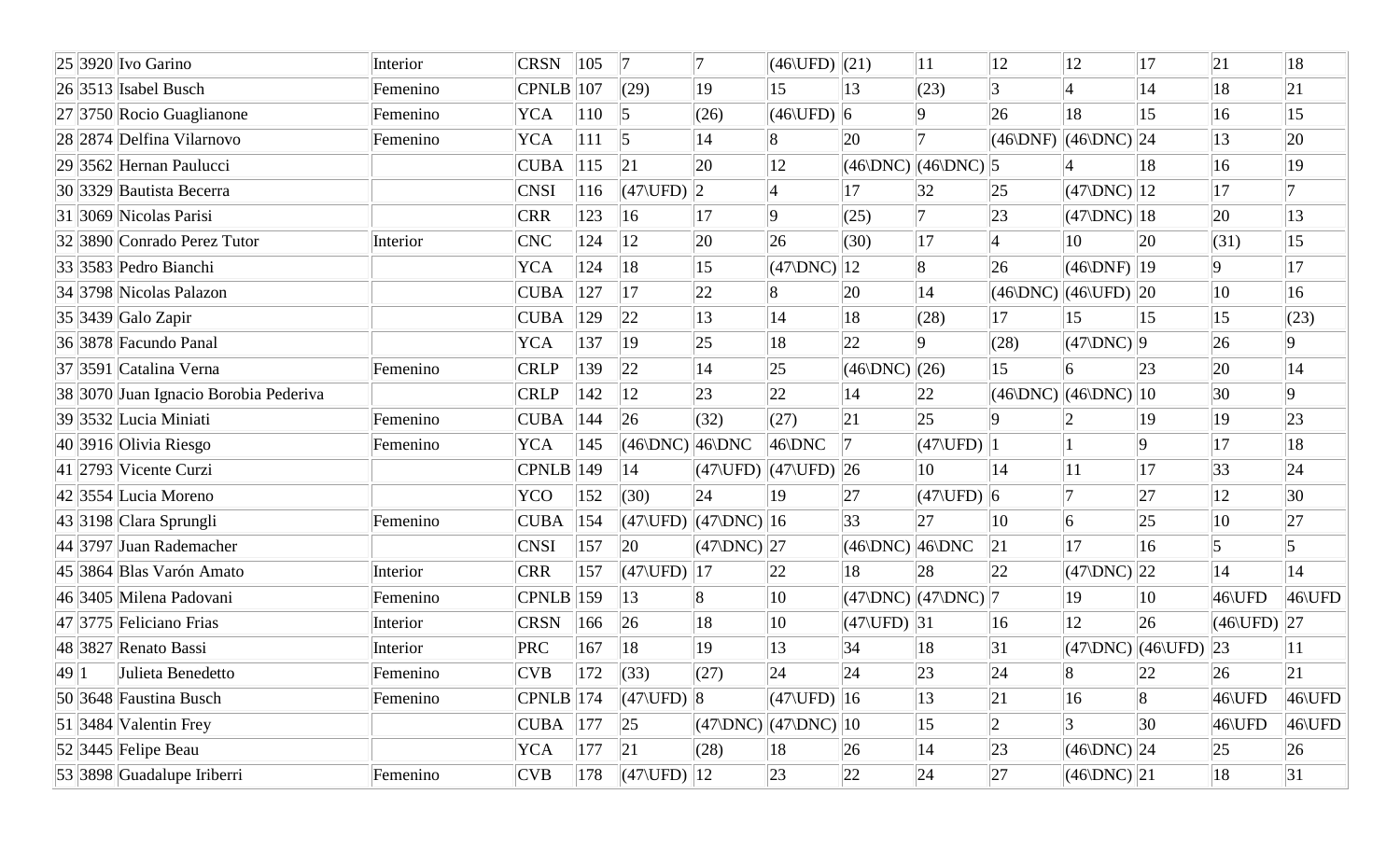|  | 54 3677 Malena Carmuega                    | Femenino | <b>CVB</b>  | 188 | 25                                                                                                  | 28                             | 26                                                     | 19                                        | $ (47\rangle$ UFD $) 25$ |                  | $(46$ (UFD) 31                                     |                                                                                             | 12               | 22           |
|--|--------------------------------------------|----------|-------------|-----|-----------------------------------------------------------------------------------------------------|--------------------------------|--------------------------------------------------------|-------------------------------------------|--------------------------|------------------|----------------------------------------------------|---------------------------------------------------------------------------------------------|------------------|--------------|
|  | $ 55 3734 $ Ramon Frene                    |          | <b>CVB</b>  | 191 | 27                                                                                                  | 31                             | $(46\text{UFD})$ 25                                    |                                           | (32)                     | 17               | 13                                                 | 25                                                                                          | 29               | 24           |
|  | 56 3133 Victoria Maria Vanney              | Femenino | <b>CUBA</b> | 192 | 28                                                                                                  | 18                             | $(46\text{UFD})$ 23                                    |                                           | 30                       | 6                | lQ.                                                | 32                                                                                          | $(46\text{UFD})$ | $46$ UFD     |
|  | $ 57 3605 $ Paz Courreges                  | Femenino | <b>YCA</b>  | 204 | 28                                                                                                  | 22                             | 28                                                     | 17                                        | 19                       |                  | $(46)DNC$ $(46)DNC$ $28$                           |                                                                                             | 27               | 35           |
|  | 58 3603 Tomás Bautista Elías               |          | <b>CUBA</b> | 207 | 24                                                                                                  | $(47\backslash \text{UFD})$ 25 |                                                        | $\vert (47\rangle$ DNC) $\vert 25\rangle$ |                          | 19               | 14                                                 | 29                                                                                          | 46\UFD           | 25           |
|  | 59 3553 Balthazar Remotti                  |          | <b>CUBA</b> | 209 | $ 10\rangle$                                                                                        | 30                             | 20                                                     | 28                                        | 26                       | $\overline{2}$   | $46\rangle$ DNC                                    | $\left  \frac{47}{DNC} \right  \left  \frac{47}{DNC} \right  \left  \frac{47}{DNC} \right $ |                  |              |
|  | 60 2696 Alexander Micciche                 |          | <b>CVB</b>  | 211 | 23                                                                                                  | 26                             | (33)                                                   | 29                                        | 31                       | 28               | $ (46\rangle$ DNC $) 21$                           |                                                                                             | 22               | 31           |
|  | 61 3136 Francisco Santos Lago              |          | <b>CNSI</b> | 220 | 32                                                                                                  | 29                             | 23                                                     | 13                                        | 29                       |                  | $(47)DNC$ $ (47)DNC)$ 31                           |                                                                                             | 29               | 34           |
|  | $ 62 $ 3420 Lucas Cozar                    |          | <b>YCA</b>  | 224 | 27                                                                                                  | 24                             | 24                                                     | $46$ DNC                                  | $ 20\rangle$             |                  | $(47)DNF$ $ (47)DNC$ 33                            |                                                                                             | 22               | 28           |
|  | 63 3584 Magdalena Caranti                  | Femenino | <b>CNSI</b> | 225 | $(47\backslash \text{UFD})$                                                                         | 23                             | 29                                                     | 28                                        | 27                       | 29               | $ (47\rangle$ DNC $) 33$                           |                                                                                             | 28               | 28           |
|  | 64 3458 Nicolas Augusto Gavalda            |          | <b>CUBA</b> | 226 | 19                                                                                                  | 25                             | 35                                                     | 31                                        | 36                       |                  | $(46)DNF$ $ (46)DNC)$ 34                           |                                                                                             | 27               | $ 19\rangle$ |
|  | $ 65 3529 $ Benjamin Fauda                 |          | <b>CUBA</b> | 229 | $(47)UFD$ 33                                                                                        |                                | 12                                                     | $(47)$ UFD $)$ 34                         |                          | 16               | 46\UFD                                             | 28                                                                                          | 31               | 29           |
|  | 66 3876 Amalia Catalina Arévalo            | Femenino | <b>CNO</b>  | 231 | $ (47\rangle$ UFD $) 21$                                                                            |                                | $(47)UFD$ 15                                           |                                           | $ 2\rangle$              | 46\DNC           | $46$ DNC                                           | $46$ UFD                                                                                    | $ 9\rangle$      | 46\UFD       |
|  | $ 67 3842 $ Franco Blousson                |          | <b>YCA</b>  | 232 | $ 10\rangle$                                                                                        | 6                              | 11                                                     | $(46$ (UFD) $ 21$                         |                          | $(46)DNF$ 46 DNC |                                                    | $ 46\rangle$ DNC                                                                            | 46\DNC           | 46\DNC       |
|  | 68 3848 María Sol Lattanzio                |          | <b>CNO</b>  | 232 | 32                                                                                                  | 29                             | 21                                                     | 29                                        | 22                       |                  | $(47)DNC$ $ (47)DNC)$ 34                           |                                                                                             | 32               | 33           |
|  | 69 3450 Francesca Caviglia                 | Femenino | <b>CNSI</b> | 238 | 35                                                                                                  | 34                             | 30                                                     | 24                                        | 29                       |                  | $(46)DNC$ $(46)DNC$ 30                             |                                                                                             | 24               | 32           |
|  | 70 3922 Celeste Parini                     | Femenino | <b>YCA</b>  | 238 | 34                                                                                                  | 33                             | 29                                                     | 32                                        | $ (47\rangle$ UFD $) 24$ |                  | $ (47\rangle$ DNC $) 32$                           |                                                                                             | $ 25\rangle$     | 29           |
|  | $ 71 $ 3616 Lola Kakias                    | Femenino | <b>CVB</b>  | 242 | $\left  \left( 47\right\rangle \text{DNC} \right  \left  \left( 47\right\rangle \text{DNC} \right $ |                                | $ 47\rangle$ DNC                                       | $46$ DNC                                  | $ 46\rangle$ DNC         | 13               | 16                                                 | 29                                                                                          | $ 23\rangle$     | $ 22\rangle$ |
|  | 72 3617 Joaquin Blousson                   |          | <b>YCA</b>  | 255 | 31                                                                                                  | 16                             | 28                                                     | 23                                        | 16                       |                  | $(47)DNC$ $ (47)DNC$ $ 47\rangle DNC$              |                                                                                             | $47$ \DNC        | $47$ DNC     |
|  | 73 3444 Justo Manuel Gonzalez              |          | <b>CRLP</b> | 255 | 36                                                                                                  | 35                             | 20                                                     | 37                                        | $ 30\rangle$             |                  | $(46)DNC$ $(46)DNC$ $27$                           |                                                                                             | 24               | 46\UFD       |
|  | $ 74 3267 $ Rafael Bradley                 |          | <b>CNSI</b> | 256 | $ 30\rangle$                                                                                        | 27                             | 31                                                     | 27                                        | 46\UFD                   |                  | $(47)DNC$ $ (47)DNC)$ 35                           |                                                                                             | 34               | 26           |
|  | 75 3818 Francesca Boticcini                |          | <b>CUBA</b> | 265 | 37                                                                                                  | 36                             | 31                                                     | $(47\backslash \text{UFD})$ 33            |                          | 20               | 14                                                 | $(47)DNC$ 47 DNC                                                                            |                  | 47\DNC       |
|  | 76 3212 Francisco Augusto Escoffier        |          | <b>CVB</b>  | 274 | 33                                                                                                  | 31                             | 34                                                     | $46$ UFD                                  | 35                       |                  | $(47)DNC$ $ (47)DNC)$ 35                           |                                                                                             | 30               | 30           |
|  | 77 2532 Federico José Amendolara Bourdette |          | <b>CNO</b>  | 276 | $(47)UFD$ 34                                                                                        |                                | 36                                                     | $46\rangle$ DNC                           | 34                       | 19               | 13                                                 | $(47)DNC$ $ 47\rangle DNC$                                                                  |                  | $47$ DNC     |
|  | 78 3787 Nicole De Leone Marcone            | Femenino | YCA         | 280 | 29                                                                                                  | 21                             | 21                                                     | $46$ DNC                                  | 24                       |                  |                                                    | $ 46\rangle$ DNC $ 46\rangle$ DNC $ (47\rangle$ DNC $) (47\rangle$ DNC $ 47\rangle$ DNC     |                  |              |
|  | $ 79 3470 $ Ivo Zuvic                      |          | <b>YCA</b>  | 281 | 11                                                                                                  | 30                             | $46$ UFD                                               | 35                                        | 21                       |                  | $(47)DNC$ $(47)DNC$ $46$ $DNC$                     |                                                                                             | $ 46\rangle$ DNC | $46$ DNC     |
|  | 80 3149 Tomás Agustín sastre               |          | <b>CNO</b>  | 296 | 31                                                                                                  | 32                             | 32                                                     | 30                                        | 33                       |                  | $(46)DNF$ $(46)DNC$ $46$ DNC                       |                                                                                             | $ 46\rangle$ DNC | 46\DNC       |
|  | 81 3161 Violeta Campo                      |          | <b>CNO</b>  | 322 | $ 46\rangle$ DNC                                                                                    | $46$ UFD                       | $46$ UFD                                               | 31                                        | $46$ UFD                 |                  | $ (47\rangle$ DNC $) (47\rangle$ DNC $) 36$        |                                                                                             | 35               | 36           |
|  | 82 3688 Maximo Sanguineti                  |          | <b>YCA</b>  | 335 | $\vert$ 11                                                                                          |                                | $ (47\rangle$ DNC $) (47\rangle$ UFD $) 46\rangle$ DNC |                                           | $ 46\rangle$ DNC         |                  | $ 47\rangle$ DNC $ 47\rangle$ DNC $ 46\rangle$ DNC |                                                                                             | $46$ DNC         | $46$ DNC     |